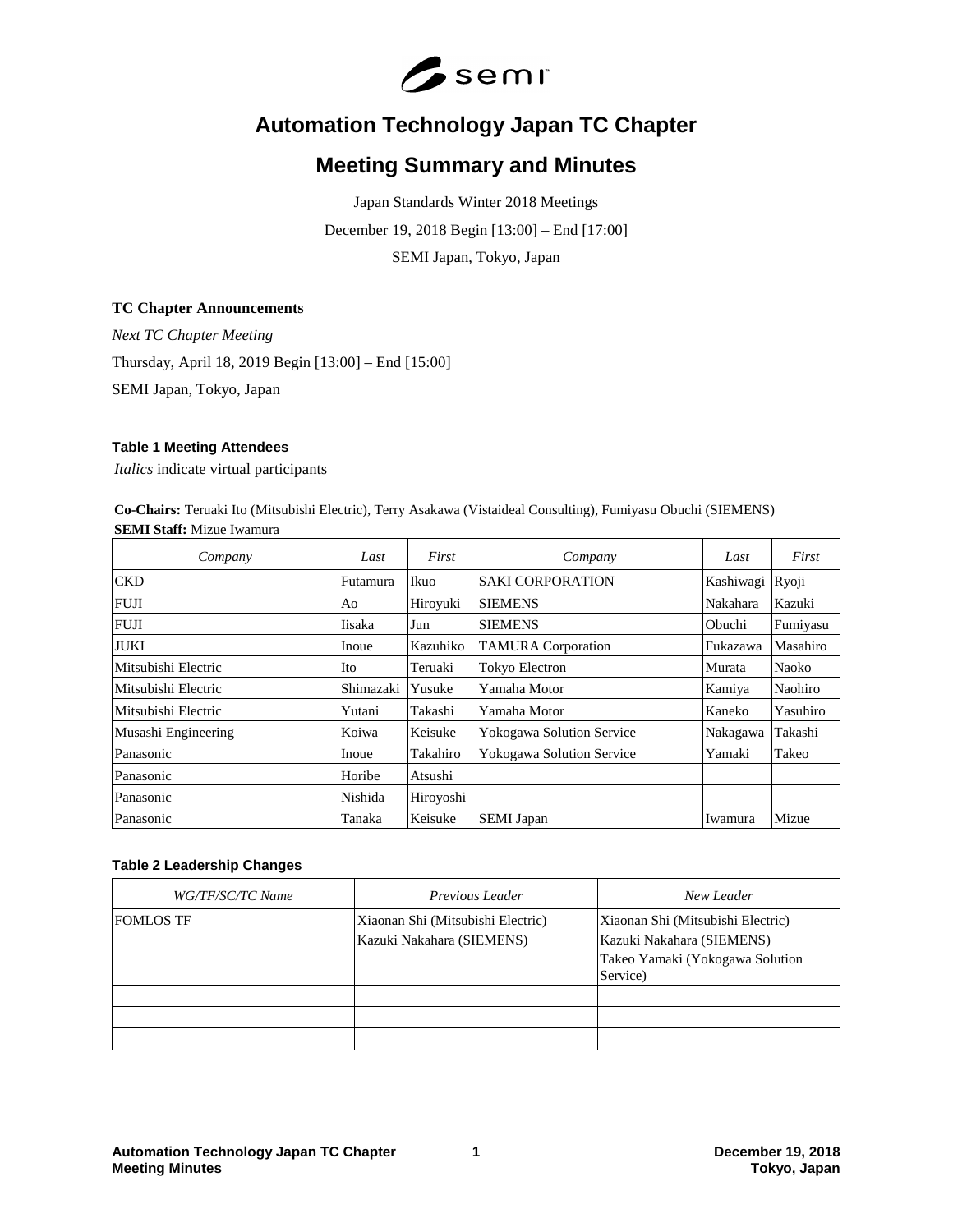

### **Table 3 Committee Structure Changes**

| Previous WG/TF/SC Name | New WG/TF/SC Name or Status Change |
|------------------------|------------------------------------|
| None.                  |                                    |
|                        |                                    |
|                        |                                    |
|                        |                                    |

### **Table 4 Ballot Results**

| Document $#$ | Document Title                                                                                                                                                                     | Committee Action           |
|--------------|------------------------------------------------------------------------------------------------------------------------------------------------------------------------------------|----------------------------|
| 6396         | New Standard: Specification for Surface Mount Assembler Smart Hookup (SMASH)                                                                                                       | <b>Passed, as balloted</b> |
| 6454         | Line Item Revision to 'SEMI A1-0918 Specification for Horizontal Communication<br>(HC) between Equipment for Factory Automation System'                                            |                            |
| Line Item 1  | Make revisions that are raised through implementation studies, such as an addition of<br>ready check before S MODE assertion and ABORT during PAUSE, and improve<br>documentation. | <b>Passed, as balloted</b> |
|              |                                                                                                                                                                                    |                            |

#1 **Passed** ballots and line items will be submitted to the ISC Audit & Review Subcommittee for procedural review.

#2 **Failed** ballots and line items were returned to the originating task forces for re-work and re-balloting or abandoning.

#### **Table 5 Activities Approved by the GCS between meetings of the TC Chapter**

| #     | Type | <i>SC/TF/WG</i> | Details |
|-------|------|-----------------|---------|
| None. |      |                 |         |
|       |      |                 |         |
|       |      |                 |         |

#### **Table 6 Authorized Activities**

Listing of all revised or new SNARF(s) approved by the Originating TC Chapter.

| #    | Type         | <i>SC/TF/WG</i>  | <b>Details</b>                                                                                                                                                                                                                                            |
|------|--------------|------------------|-----------------------------------------------------------------------------------------------------------------------------------------------------------------------------------------------------------------------------------------------------------|
| 6480 | <b>SNARF</b> | <b>FOMLOS TF</b> | Revision to SEMI A1-mmyy (#6454) SPECIFICATION FOR HORIZONTAL<br>COMMUNICATION (HC) BETWEEN EQUIPMENT FOR FACTORY<br>AUTOMATION SYSTEM and A1.1-0918 SPECIFICATION FOR MEDIA<br>INTERFACE FOR A HORIZONTAL COMMUNICATION (HC) BETWEEN<br><b>EQUIPMENT</b> |
| 6478 | <b>SNARF</b> | <b>SMT TF</b>    | Line Item Revision to SEMI An-mmyy (Doc. 6396) Specification for Surface Mount<br>Assembler Smart Hookup (SMASH)                                                                                                                                          |

#1 SNARFs and TFOFs are available for review on the SEMI Web site at:

<http://downloads.semi.org/web/wstdsbal.nsf/TFOFSNARF>

#### **Table 7 Authorized Ballots**

| #     | When | TF | Details |
|-------|------|----|---------|
| None. |      |    |         |
|       |      |    |         |
|       |      |    |         |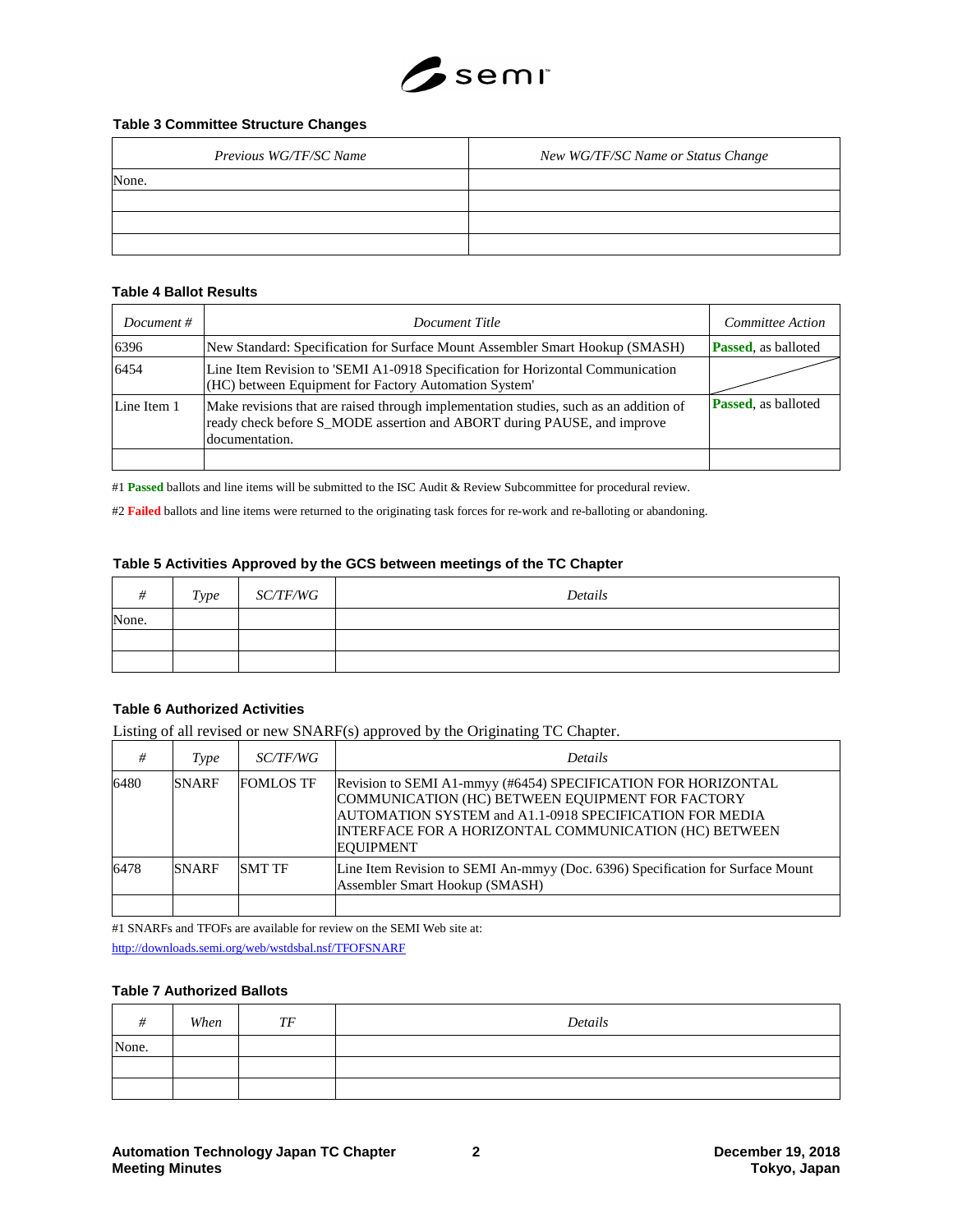

### **Table 8 SNARF(s) Granted a One-Year Extension**

|       | TF | Title | <b>Expiration Date</b> |
|-------|----|-------|------------------------|
| None. |    |       |                        |
|       |    |       |                        |
|       |    |       |                        |

#### **Table 9 SNARF(s) Abolished**

|       | TF | Title |
|-------|----|-------|
| None. |    |       |
|       |    |       |
|       |    |       |

#### **Table 10 Standard(s) to receive Inactive Status**

| <b>Standard Designation</b> | Title |
|-----------------------------|-------|
| None.                       |       |
|                             |       |
|                             |       |

### **Table 11 New Action Items**

| Item # | Assigned to | Details |
|--------|-------------|---------|
| None.  |             |         |
|        |             |         |
|        |             |         |
|        |             |         |

#### **Table 12 Previous Meeting Action Items**

| Item $#$ | Assigned to                                | Details                                                                                                     |
|----------|--------------------------------------------|-------------------------------------------------------------------------------------------------------------|
|          | leader and Japan<br>AT TC Chapter<br>Chair | 2017-0419-01 EIS Task Force To communicate with EU Chapter before GCS Vote for Global EIS TF discharge OPEN |
|          |                                            |                                                                                                             |
|          |                                            |                                                                                                             |
|          |                                            |                                                                                                             |

# **1 Welcome, Reminders, and Introductions**

Teruaki Ito (Mitsubishi Electric) called the meeting to order at 13:05. The meeting reminders on antitrust issues, intellectual property issues and holding meetings with international attendance were reviewed. Attendees introduced themselves.

**Attachment**: 01-02\_SEMI Standards Required Elements\_August2018\_E+J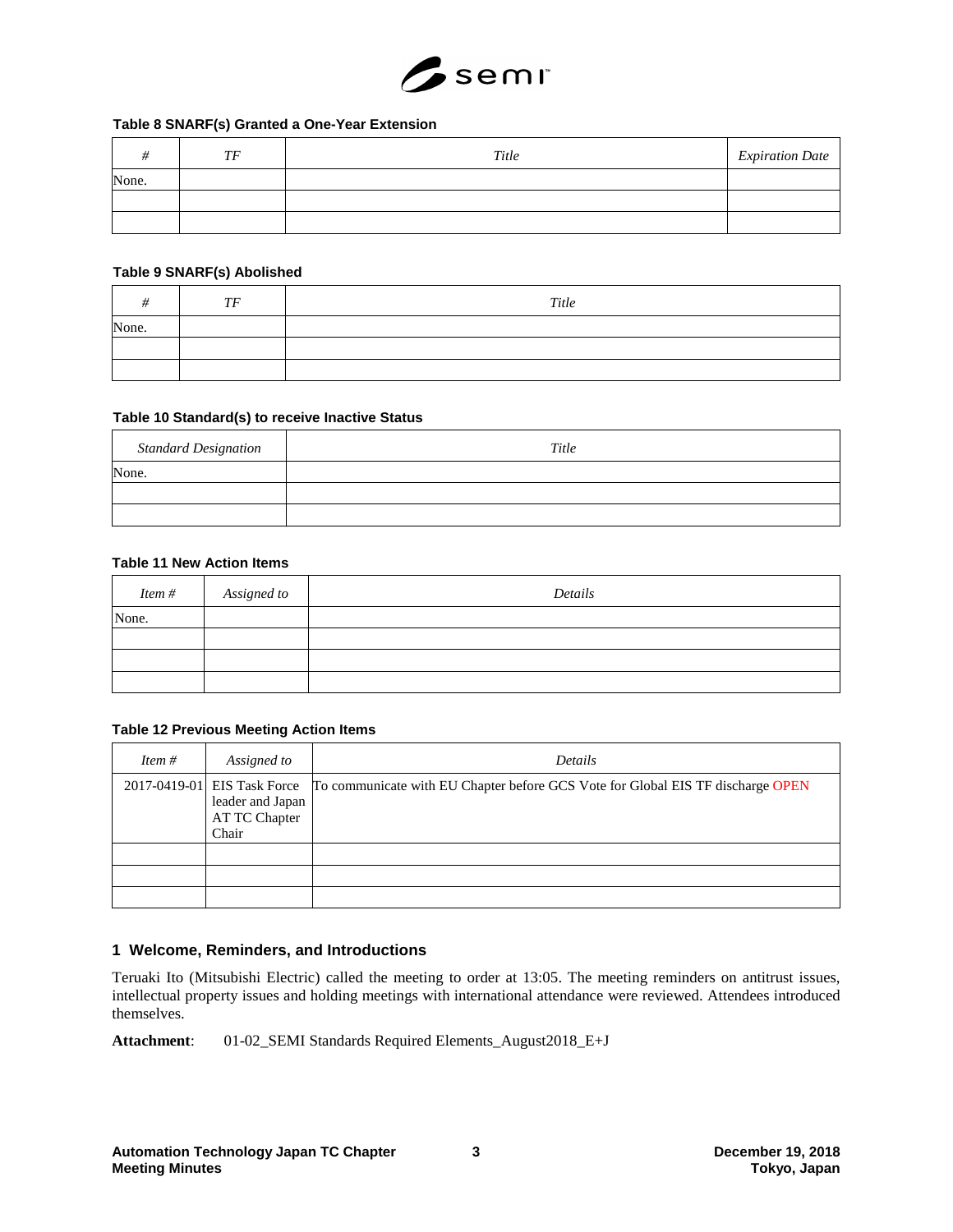

# **2 Technical Committee Award**

The following members received Technical Committee Award 2018.

Hiroyuki Ao (FUJI) Jun Iisaka(FUJI) Yasuhiro Kaneko (Yamaha Motor) Naohiro Kamiya (Yamaha Motor) Takashi Yutani (Mitsubishi Electric)

# **3 Review of Previous Meeting Minutes**

The TC Chapter reviewed the minutes of the previous meeting.

**Motion:** To approve the meeting minute on September 13, 2018 as written. **By / 2nd:** Hiroyuki Ao (FUJI) / Naoko Murata (Tokyo Electron) **Discussion:** None. Vote: 19-0, motion passed. **Attachment**: 03-00\_AT Minutes\_Draft\_20180913\_r1

# **4 Committee Organization**

None.

# **5 Liaison Reports**

5.1 *Automation Technology Europe TC Chapter* None.

5.2 *Automation Technology Taiwan TC Chapter*

Mizue Iwamura (SEMI) reported for the Automation Technology Taiwan TC Chapter as attached.

**Attachment:** 05-02\_AT TW Liaison Report\_20181003

# 5.3 *FM Forum*

Naoko Murata (Tokyo Electron) gave the FM Forum report as attached.

**Attachment:** 05-03\_FM Forum Update 2018 1219

# *5.4 SEMI Staff Report*

Mizue Iwamura (SEMI Japan) gave the SEMI Staff Report. See attached file.

**Attachment:** 05-04\_SEMI Staff Report 2018\_1219c

**Automation Technology Japan TC Chapter 4 December 19, 2018 Meeting Minutes**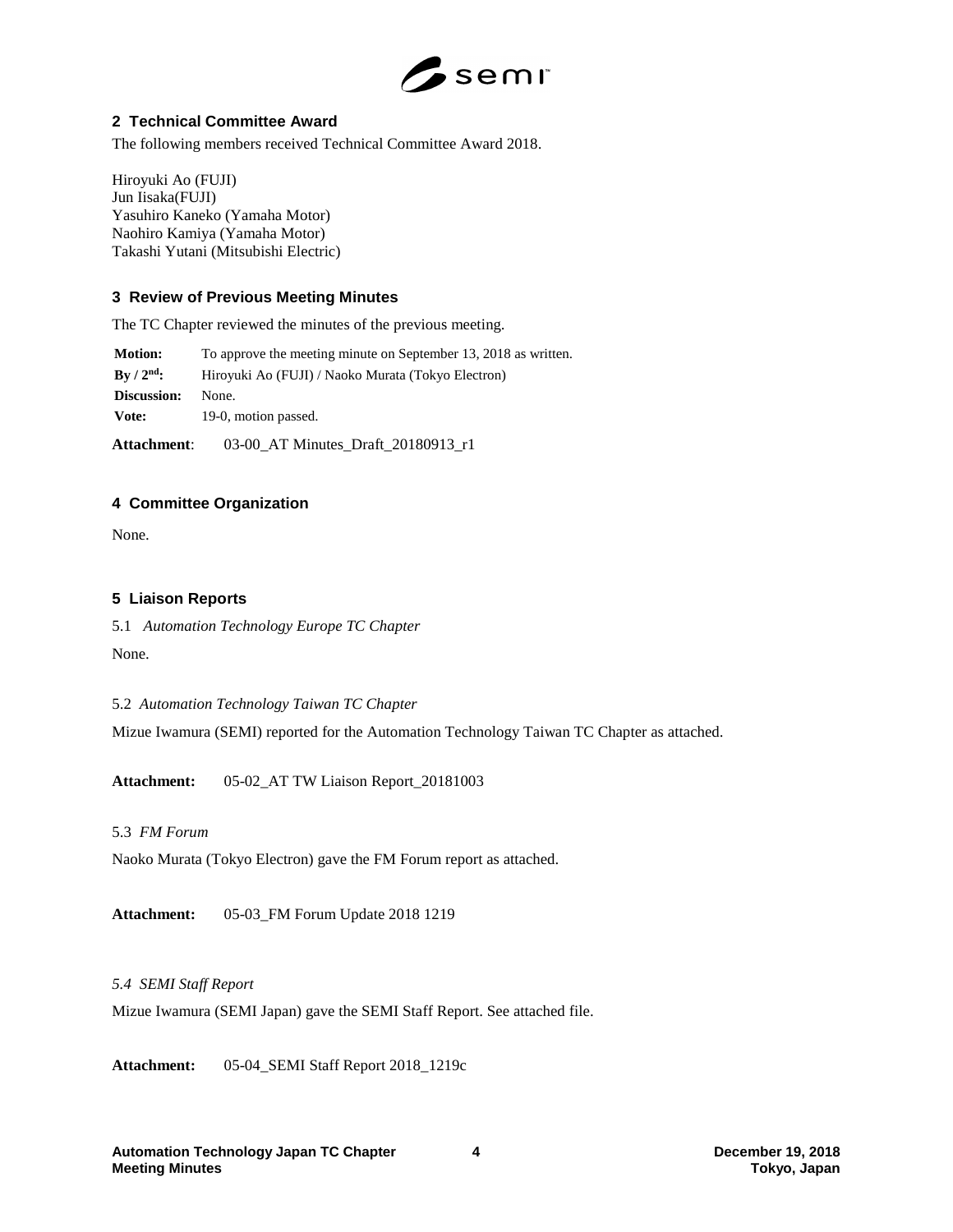

### **6 Ballot Review**

NOTE 1: TC Chapter adjudication on ballots reviewed is detailed in the Audits & Review (A&R) Subcommittee Forms for procedural review. The A&R forms are available as attachments to these minutes. The attachment number for each balloted document is provided under each ballot review section below.

6.1 Document# 6396, New Standard: Specification for Surface Mount Assembly Smart Hookup (SMASH)

6.1.1 The ballot passed TC review as balloted and will be submitted to the ISC A&R for procedural review. Details can be found in the attached Procedural Review file.

**Attachment:** 06-01\_6396\_Ballot report

6.2 Document# 6454, Line Item Revision to 'SEMI A1-0918 Specification for Horizontal Communication (HC) between Equipment for Factory Automation System'

6.2.1 Line Item 1, Make revisions that are raised through implementation studies, such as an addition of ready check before S\_MODE assertion and ABORT during PAUSE, and improve documentation. passed TC review as balloted and will be submitted to the ISC A&R for procedural review. Details can be found in the attached Procedural Review file.

**Attachment:** 06-02\_6454\_Ballot report

# **7 Subcommittee and Task Force Reports**

7.1 *Flow Oriented Manufacturing Line Operation System (FOMLOS) TF*

Kazuki Nakahara (SIEMENS) gave the Flow Oriented Manufacturing Line Operation System (FOMLOS) TF report as attached.

Attachment: 07-01 JA AT Committee FOMLOS TF Report 2018 1219

| <b>Motion:</b>     | To approve the appointment of Takeo Yamaki (Yokogawa Solution Services) to co-leader of Flow Oriented<br>Manufacturing Line Operation System (FOMLOS) TF. |  |
|--------------------|-----------------------------------------------------------------------------------------------------------------------------------------------------------|--|
| $\rm{Bv}/2^{nd}$ : | Kazuki Nakahara (SIEMENS) / Yusuke Shimazaki (Mitsubishi Electric)                                                                                        |  |
| Discussion:        | None.                                                                                                                                                     |  |
| Vote:              | 20-0, motion passed.                                                                                                                                      |  |

7.2 *Surface Mount Technology (SMT) TF*

Hiroyuki Ao (FUJI) gave the Surface Mount Technology (SMT) TF report as attached.

Attachment: 07-02 SMT TF Report r2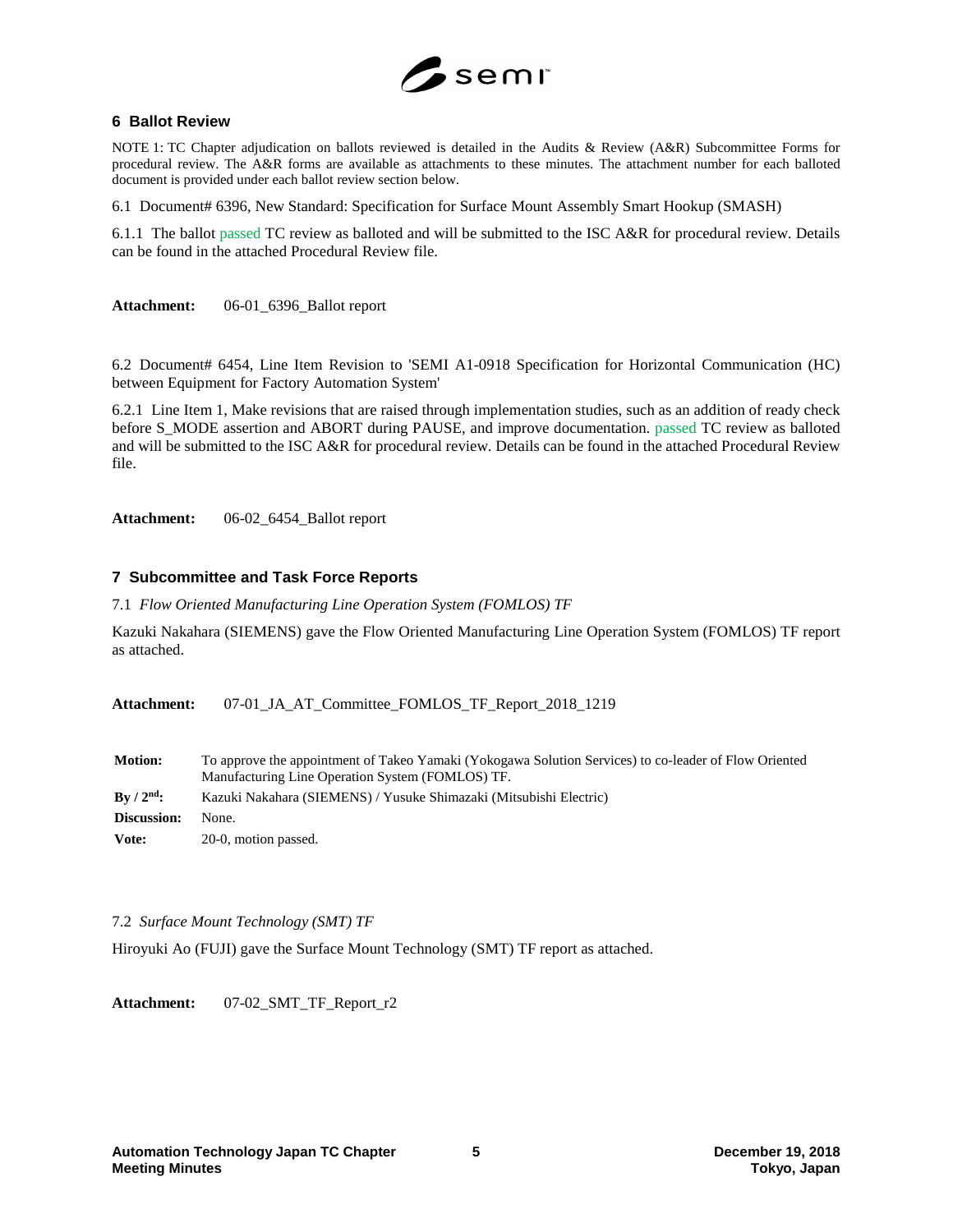

# **8 Old Business**

8.1 *Project period Review*

Mizue Iwamura (SEMI Staff) reported that there was no project (SNARF) to be addressed.

# 8.2 *5-year Review*

Mizue Iwamura (SEMI Staff) addressed that there was no document to be addressed.

# **9 New Business**

9.1 SNARF for Line Item Revision to SEMI An-mmyy (Doc. 6396) Specification for Surface Mount Assembler Smart Hookup (SMASH)

Hiryoyuki Ao (FUJI) addressed the committee on this topic.

| <b>Motion:</b>           | To approve a SNARF for Line Item Revision to SEMI An-mmyy (Doc. 6396) Specification for Surface Mount<br>Assembler Smart Hookup (SMASH) |  |
|--------------------------|-----------------------------------------------------------------------------------------------------------------------------------------|--|
| $\rm\,By\,/\,2^{nd}\rm:$ | Hiryoyuki Ao (FUJI) / Yasuhiro Kaneko (Yamaha Motor)                                                                                    |  |
| Discussion:              | None.                                                                                                                                   |  |
| Vote:                    | 20-0, motion passed.                                                                                                                    |  |

9.2 SNARF for Revision to SEMI A1-mmyy (#6454) SPECIFICATION FOR HORIZONTAL COMMUNICATION (HC) BETWEEN EQUIPMENT FOR FACTORY AUTOMATION SYSTEM and A1.1-0918 SPECIFICATION FOR MEDIA INTERFACE FOR A HORIZONTAL COMMUNICATION (HC) BETWEEN EQUIPMENT

Kazuki Nakahara (SIEMENS) addressed the committee on this topic.

**Motion:** To approve a SNARF for Revision to SEMI A1-mmyy (#6454) SPECIFICATION FOR HORIZONTAL COMMUNICATION (HC) BETWEEN EQUIPMENT FOR FACTORY AUTOMATION SYSTEM and A1.1- 0918 SPECIFICATION FOR MEDIA INTERFACE FOR A HORIZONTAL COMMUNICATION (HC) BETWEEN EQUIPMENT

- **By / 2nd:** Kazuki Nakahara (SIEMENS) / Takashi Nakagawa (Yokogawa Solution Service)
- **Discussion:** None.
- Vote: 20-0, motion passed.

# **10 Next Meeting and Adjournment**

The next meeting is scheduled at 13:00-15:00 for Thursday, April 18, 2019 at SEMI Japan, Tokyo, Japan. See <http://www.semi.org/standards-events> for the current list of events.

Adjournment: 14:05